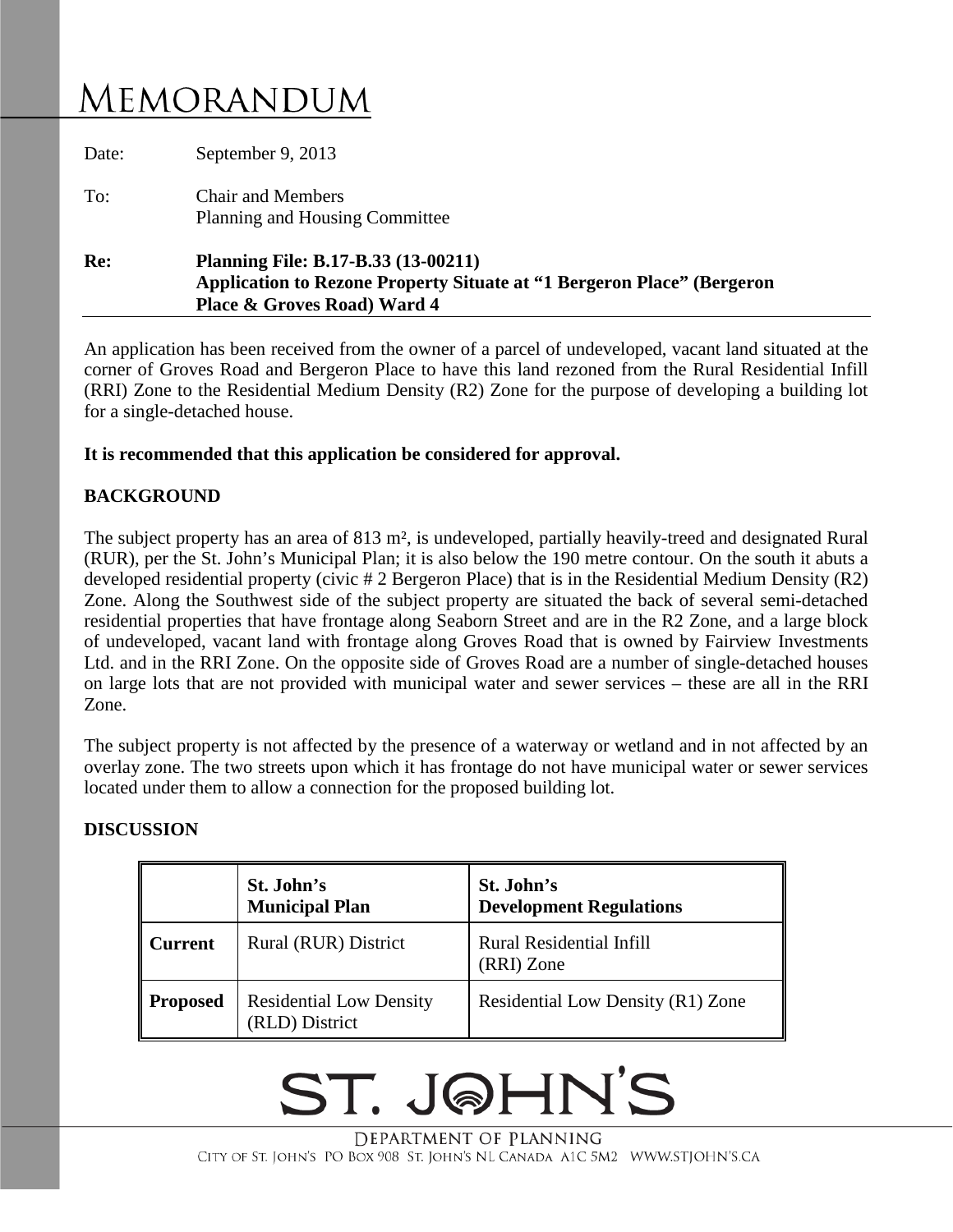### **Planning Considerations**

The subject property is in the Rural Land Use District. Lands designated Rural are not intended to be provided with full municipal services during the life of the Municipal Plan. If the applicant is able to extend municipal services to the subject property, it would be in order to consider redesignating the subject property to the Residential Low Density (RLD) District.

### **Technical/Engineering Considerations**

Municipal water and sewer services are available in the area of the subject property to service the proposed development. The municipal water, sanitary and storm sewer services are presently stubbed off at the rear of #30 and #32 Seaborn Street. The applicant will have to extend them from that point across the entire frontage of the subject property to be able to connect to City systems.

### **CONCLUSION and RECOMMENDATION**

As the subject property is capable of being connected to municipal water and sewer services, it would be rational to rezone the subject property as requested**. It is therefore recommended that this application be considered for approval.**

If the Planning & Housing Committee concurs, it is recommended that the application be advertised in accordance with the requirements of Section 5.5 of the Development Regulations and then referred to a Regular Meeting of Council for initial consideration. At a later stage, a public hearing conducted by an independent commissioner appointed by Council will be required.

This is provided for the consideration of the Planning and Housing Standing Committee.

Chief Municipal Planner Planning Coordinator

\_\_\_\_\_\_\_\_\_\_\_\_\_\_\_\_\_\_\_\_\_\_\_\_ \_\_\_\_\_\_\_\_\_\_\_\_\_\_\_\_\_\_\_\_\_\_\_\_ Ken O'Brien, MCIP Paul Boundridge, MCIP

PDB/dlm

.

I:\KOBrien\2013\Planning & Housing - 1 Bergeron Place Sept 10 2013 (pdb).doc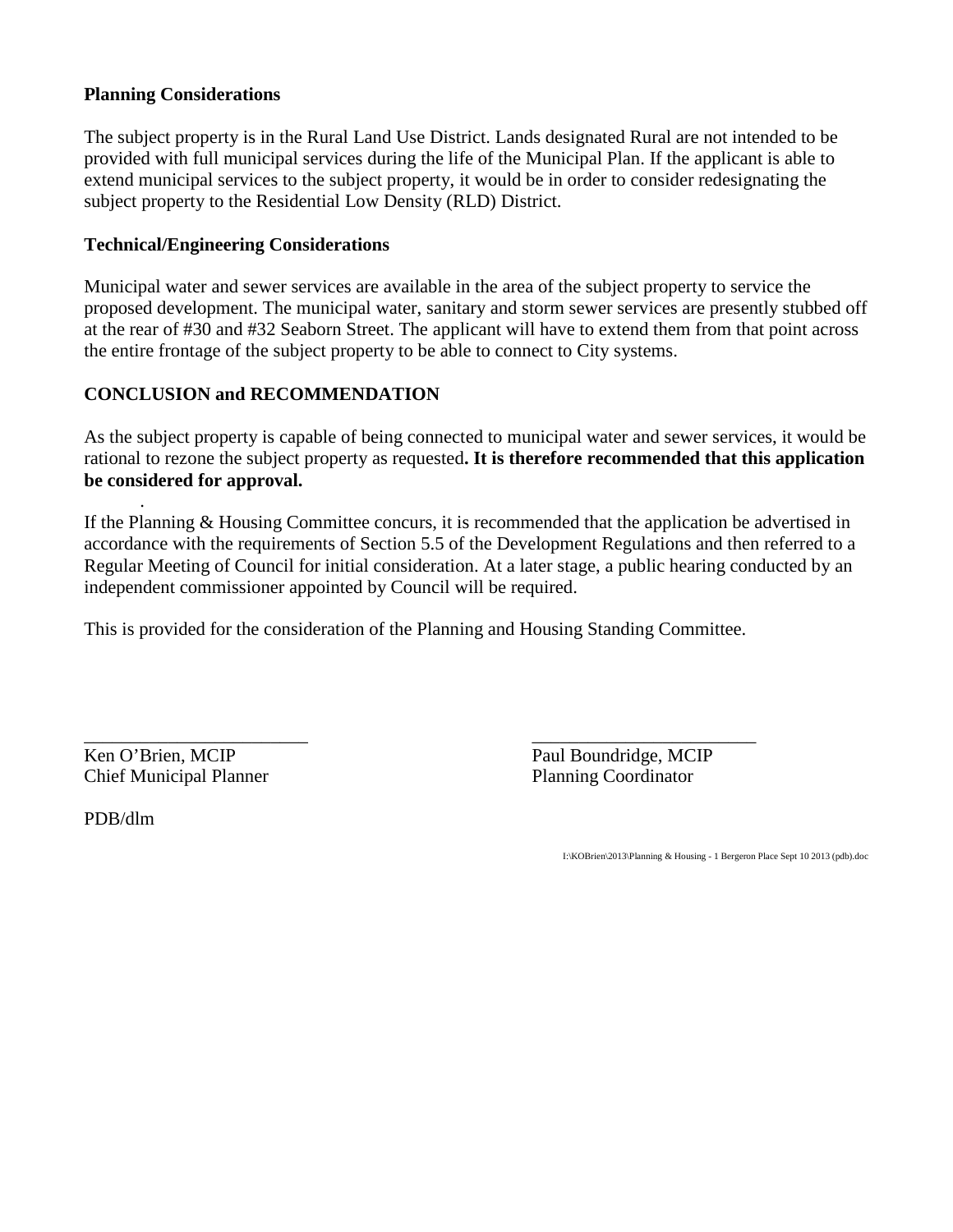